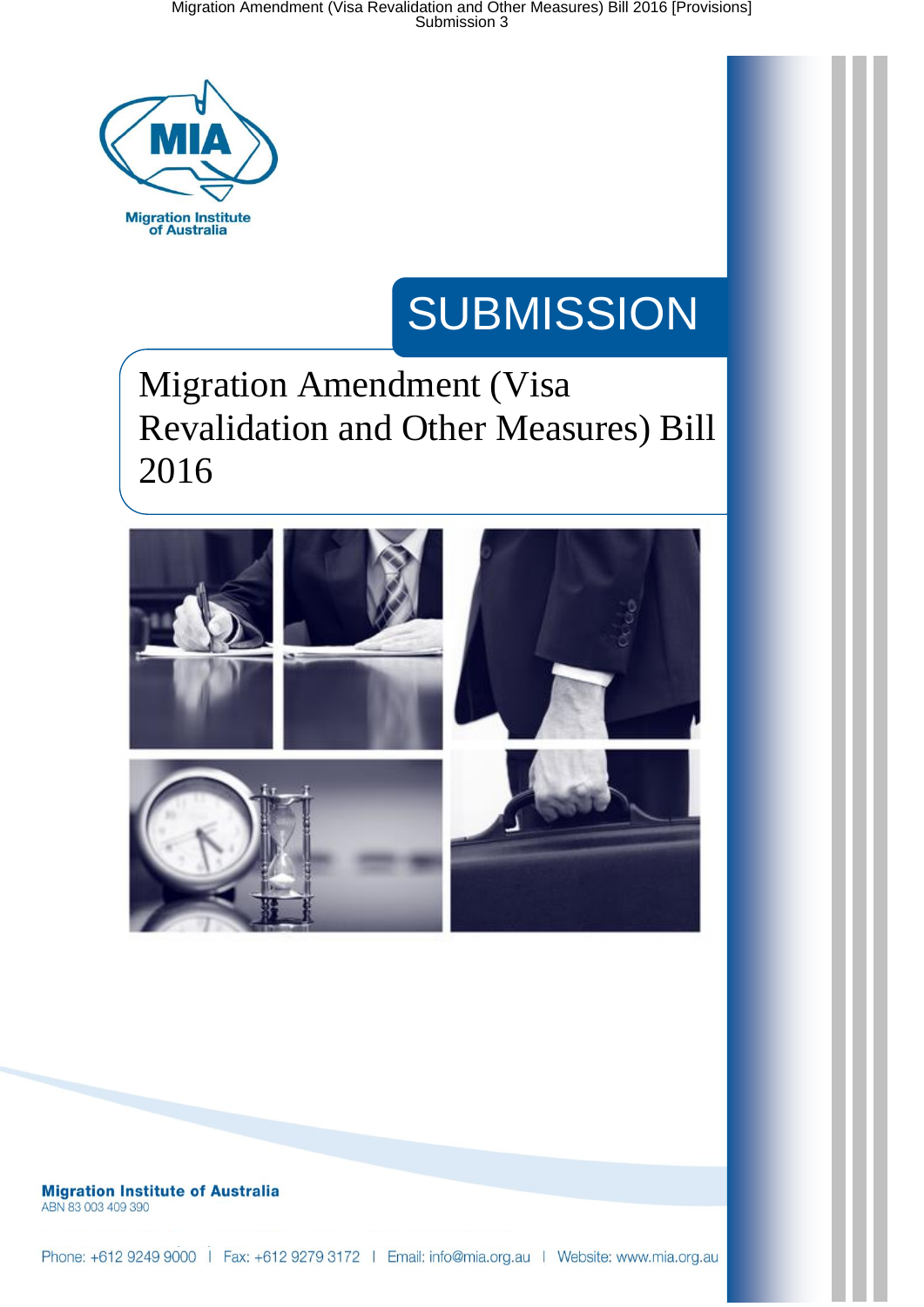The Migration Institute of Australia (MIA) is the Australian national professional association for Registered Migration Agents (RMAs). The MIA welcomes the opportunity to provide input to the Senate Legislative and Constitutional Affairs Committee inquiry into the Migration Amendment (Visa Revalidation and Other Measures) Bill 2016 [Provisions].

The MIA supports, in principle, the introduction of revalidation of specific long term visas, the clarification of cessation of visas that are not in effect and the introduction of contactless technology to automate immigration clearance processes.

The MIA reserves its full support for the Bill due to concerns related to the Minister's powers under Section 96E.

*The MIA recommends that Section 96E which provides personal non-delegable powers to the Minister be removed from the Migration Amendment (Visa Revalidation and Other Measures) Bill 2016.* 

If we can be of further assistance, please feel free to contact me

Yours faithfully,

**Kevin Lane Chief Operating Officer** 

**22 November 2016**